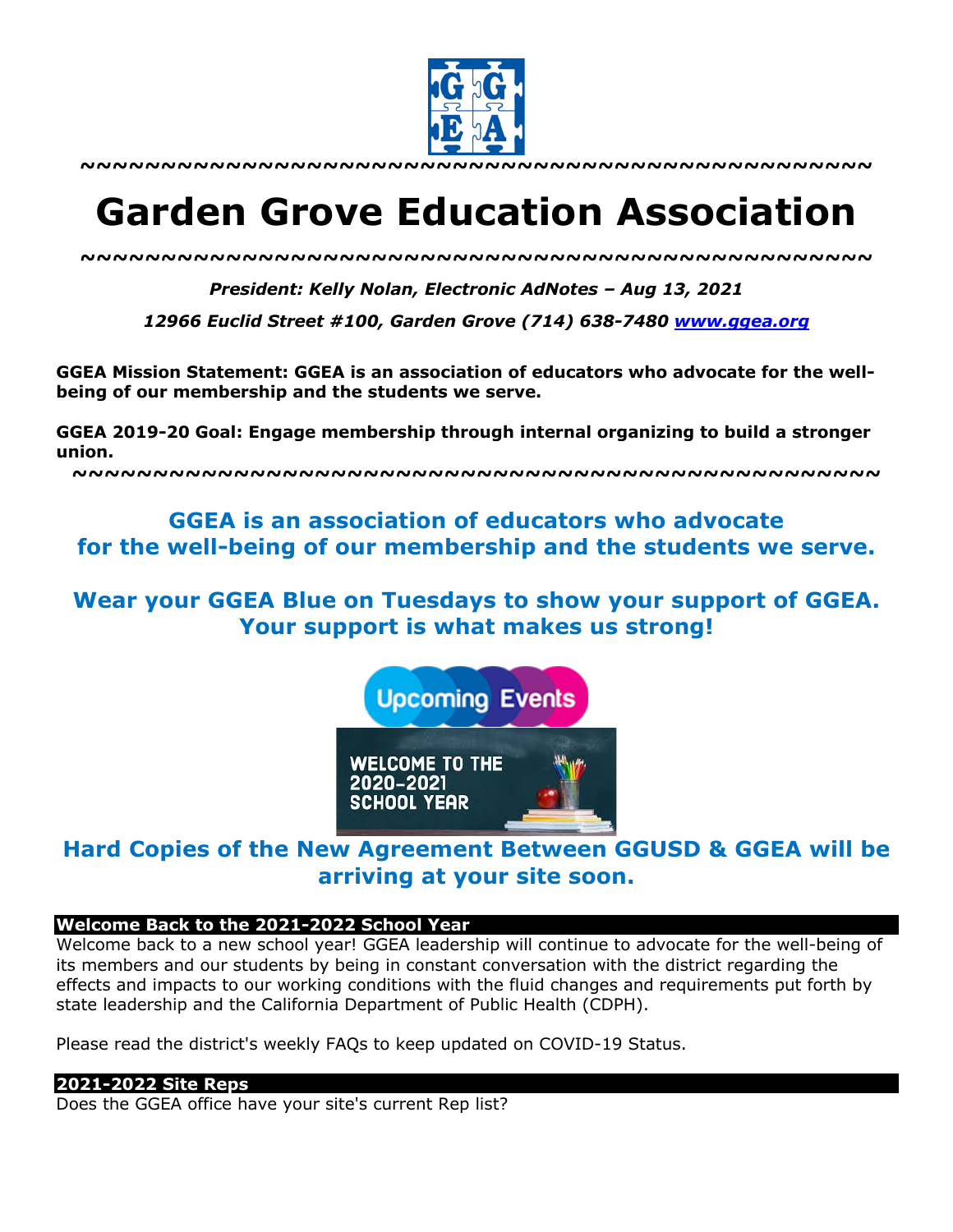We want to make sure your site is represented and your interests/concerns are being advocated. Please send your continuing and new site reps' names via email to: **jennyg@ggea.org** as soon as possible.

#### **New Hire At Your Site?**

There were over 40+ new hires at the GGUSD/GGEA New Hire Orientation this past Wednesday. We are excited to say that 38 signed GGEA membership forms. Welcome the new educator to your site and encourage them to join their professional organization if they haven't already done so.

#### **Different Site? Different Name? Address Change?**

Please email **jennyg@ggea.org** with any changes that might have occurred over the summer, such as name change, you're at a different site, address change, personal email change. Thank You.

#### **TheStandard Disability Insurance**

GGEA's special enrollment opportunity to apply for CTA-endorsed Disability and Life insurance without answering any health questions begins August 15 - October 15, 2021.

CTA provides **brand new\*** educators with 9 months of CTA Introductory Disability insurance at no cost to you, when you join CTA for the first time within 90 days of your first day of work.

#### **\*Brand New is defined as an educator who has not previously worked in education in the state of California.**

One page flyers regarding open enrollment have been going out via President Communiques and will continue during enrollment. You can learn more and apply by visiting **standard.com/cta/gardengrove** or call 800.522.040, Monday through Friday, 7 a.m. to 6 p.m.

# **Social-Emotional Learning (SEL) Courses | NEA**

NEA is offering its members an opportunity to re-energize and enroll in virtual social-emotional learning (SEL) courses to learn how important it is to attend to the social and emotional needs that arise during times like these. NEA's SEL courses offer a powerful means to explore and express our emotions, build relationships, and support each other―children and adults alike.

\*Check with the district to see if any of these courses can qualify for salary advancement.

# **https://bit.ly/3xL0Q7M**

#### **NEA Foundation Grants**

The NEA Foundation have several grants available to educators. There are three types of grants offered: Envision Equity Grants, Student Success Grants, and Learning & Leadership Grants. The application process can be completed online. Should you receive a grant please let GGEA know so we can share your award in our Advocate newsletter.

# **https://www.neafoundation.org/for-educators/**

#### **GGEA Committees**

Do you want to be more involved in your union but not quite sure how? Perhaps you'd be interested in one of our committees. Below you will find a link listing the various committees. Do you have ideas for guest speakers, professional development, workshops that a committee can host and bring to our membership? Look over the list and if you have further questions, please feel free to contact me. You might even want to try out several different committees to see what interests you the most. Committees meet on various days of the month.

**https://files.constantcontact.com/ea1a5c0d001/24575fce-e0ce-4ebe-bad5- 52840e60be6b.png**